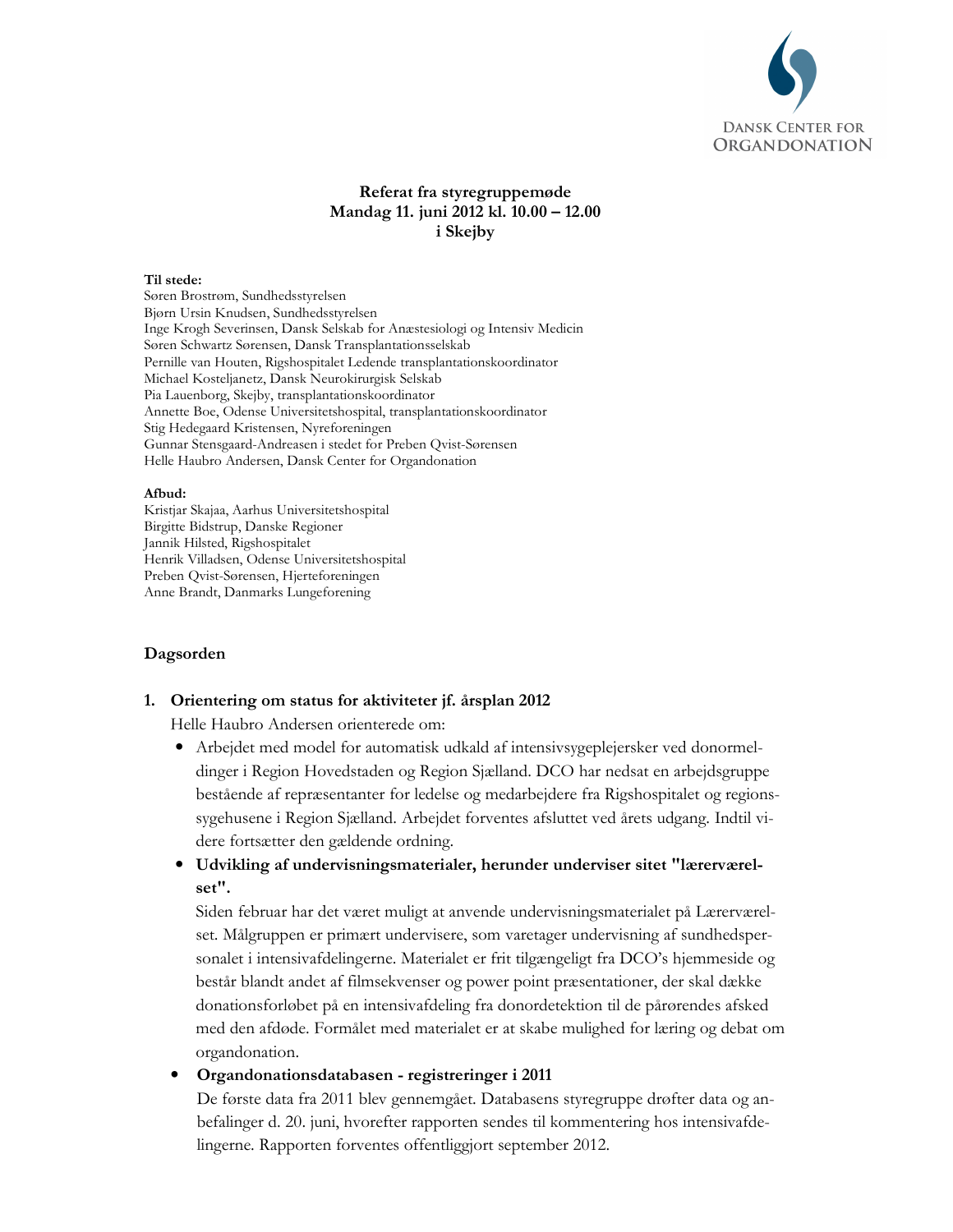### DR-dokumentar og presseberedskab

Søren Brostrøm orienterede om informationen fra Aarhus Universitetshospital om tv optagelser til en dokumentarudsendelse om organdonation og transplantation. Informationen er sendt bredt ud. De to udsendelser er foreløbig taget af programmet. Der er udsendt information om, at de planlagte programmer muligvis sendes i august.

Stig Hedegaard orienterede om patientforeningernes presseberedskab i den konkrete sag. Helle Haubro Andersen orienterede om DCO's strategi for mediehåndteringen i den aktuelle sammenhæng, hvor der bl.a. er samlet en liste over, hvem der kan udtale sig som eksperter inden for forskellige emner inden for området.

Michael Kolsteljanetz orienterede om interview til DR i forbindelse med eventuelle opfølgende udsendelser, og Søren Schwartz Sørensen orienterede om flere henvendelser fra journalister om transplantation af nyrer fra levende donorer

## 2. Orientering fra studiebesøg i Norge

DCO har besøgt Helsedirektoratet og Universitetssygehuset, Ullevål i april. Formålet med besøget var at få uddybet de tiltag, som man i Norge mener, har bidraget til den øgede donationsrate. Endvidere har man i Norge afsluttet en større udredning af regelgrundlaget for transplantation, obduktion mm, som er udgivet i rapporten "Når døden tjener livet". Rapporten, som er udsendt til styregruppens medlemmer, fokuserer bl.a. på yderligere tiltag, som kan understøtte en forsat øgning af donationsrate i Norge. Følgende hovedpunkter blev trukket frem fra studiebesøget:

#### $\bullet$ Organisation af organdonation og transplantation

Udredningen "Når døden tjener livet" har bl.a. yderligere anbefalinger om:

- > ved lov at pålægge de regionale helsefortak at organisere donationsvirksomheden, så alle potentielle donorer følges op (s. 134)
- igangs at sikre lovgrundlag for at opretholde eller igangs atte behandling alene med henblik på organdonation under forudsætning af samtykke (s. 128 - 129)

#### Befolkningsrettede indsats  $\bullet$

Sundhedspersonalet på Ullevål pegede på at befolkningen og sundhedspersonalet i Norge efter deres opfattelse, ikke betragter organdonation som et overgreb eller en krænkende procedure. Stiftelsen Organdonasjon fremhævede i den sammenhæng deres helt klare strategi for informationen i den befolkningsrettede indsats, som har fokus på transplantationsresultaterne – ikke på død og donation.

### Donation fra levende givere - nyretransplantation

Norge har en national målsætning for nyretransplantationer med levende donorer. På mødet med repræsentanter fra Helsedirektoratet blev der givet udtryk for overvejelser om yderligere at fastlægge en politik for, at donation fra afdøde først bør overvejes, når donation fra levende giver ikke er mulig

# Præhospital / skadestue praksis i forhold til indsats over for patienter med cerebrale skader

I Norge ses et større antal ældre donorer end i Danmark, hvilket man i Norge til dels forklarer ved den præhospitale praksis, hvor der intubereres med henblik på udredning og diagnostik.

### 3. Kommunikationsstrategi på området for organdonation

Bjørn Ursin Knudsen orienterede fra mødet i ministeriet for Sundhed og Forebyggelse med repræsentanter fra Hjerteforeningen, Nyreforeningen og Danmarks Lungeforening.